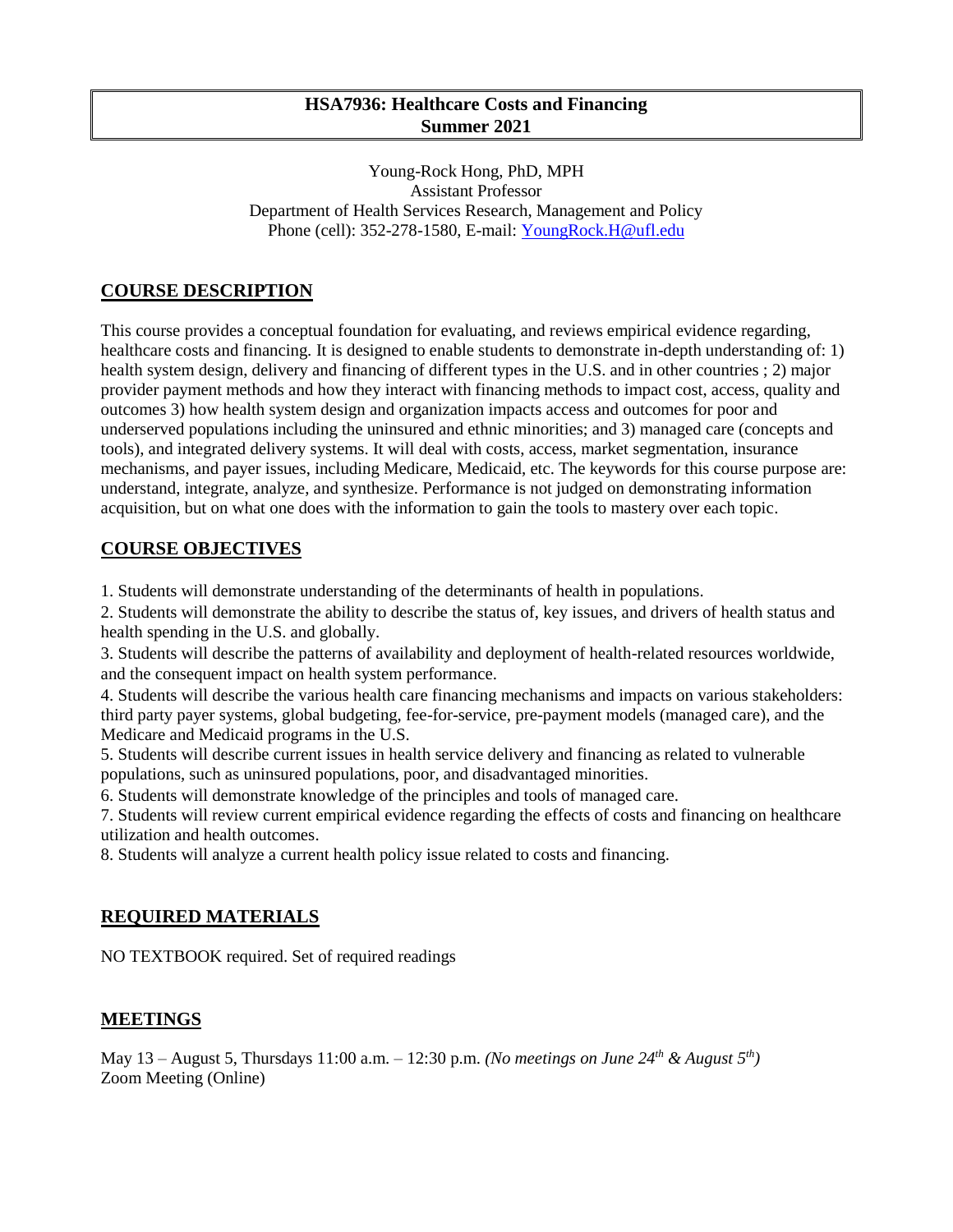# **COURSE REQUIREMENTS**

**1. Conceptual Framework and Narrative Submissions.** Work individually to prepare a conceptual framework and supporting narrative from the required readings for each week. In most cases, at least one key article is noted below per set of required readings to guide the conceptual framework for the week. This will provide the context for our weekly discussion of current empirical work.

Conceptual framework and narrative specifications and other comments:

- Submit your conceptual framework and supporting narrative to the instructor by email each week (Wednesdays by 6 pm). For each meeting day, except for the Medicare/Medicaid class day, the following describes the **conceptual framework and narrative submissions**. (No framework is due on the Medicare/Medicaid meeting day).
	- o **How to develop a conceptual framework?** For each class, you will identify among the readings, a key or review paper(s) representing major issues on the topic. (I have identified such papers if such are available among the readings for the day, and ordered them to appear first in your set for each day. For some topics, there may be no paper to provide you starter material. In such case you will develop your framework based on the introductory sections, findings and discussion sections of research papers). You will use the major issues or factors to develop a conceptual framework that represents the core issues with the causal/ mediating variables impacting the core issues/ phenomena/ players within the topic. **A conceptual framework is a mental map of the territory (topic). It captures the key elements, identifies what are the causal and effect variables, the relationships and direction of relationships, in the topic.**
	- o Additionally, you will prepare a brief (< 500 words), *integrative paper*, to capture the essence of the issues related to the topic. You will submit a detailed written narrative on the topic, identifying whatever support OR refutation of your conceptual framework you found from the readings for the day, with citation. Your paper is a vehicle to present a coherent written review of the essence of the issues on the topic. Use the paper to describe your framework systematically, and cite the paper sources as you go along (pretty much like "Conceptual Framework" section in peer-review articles). Your description should describe the relationships between your text boxes in your conceptual framework, at least the major breakout concepts and cause-and-effect concepts. You can add additional analytical comments, but *do not make the paper a serial brief summary of each reading*. It should be *integrative* and *analytical*. There should be cross referencing across papers. *Every* paper should be discussed for its main points or support/contradiction to other articles.
- We will spend the first 15 minutes or so of each meeting to discuss your conceptual framework. You will lead a discussion with the instructor on the topic to include: 1) What are the key phenomena/ issues/ causal and effect constructs in this topic? 2) Present your model/conceptual framework to represent the phenomena/ relationships/ players/ factors that emerge from the various readings under the topic. (Feel free to go to other journal articles through Pubmed / Google Scholar search if you need clarifications.) Describe your model to the instructor and peers.

**2. Discussion of Current Empirical Work.** Each student will describe and *critique* a current article related to the topic for that week. The article must have been published since 2015 in a peer-reviewed journal, and it must include a data analysis (i.e., review or commentary papers are not acceptable). Students must receive instructor approval of the article selected (email to instructor by 6 PM on Fridays). See the following links to peer-reviewed research published by researchers at RAND as a good place to start (or you can search on you own as well):

- Health Care Financing:<http://www.rand.org/topics/health-care-financing.html?content-type=research>
- Health Insurance[: http://www.rand.org/topics/health-insurance.html?content-type=research](http://www.rand.org/topics/health-insurance.html?content-type=research)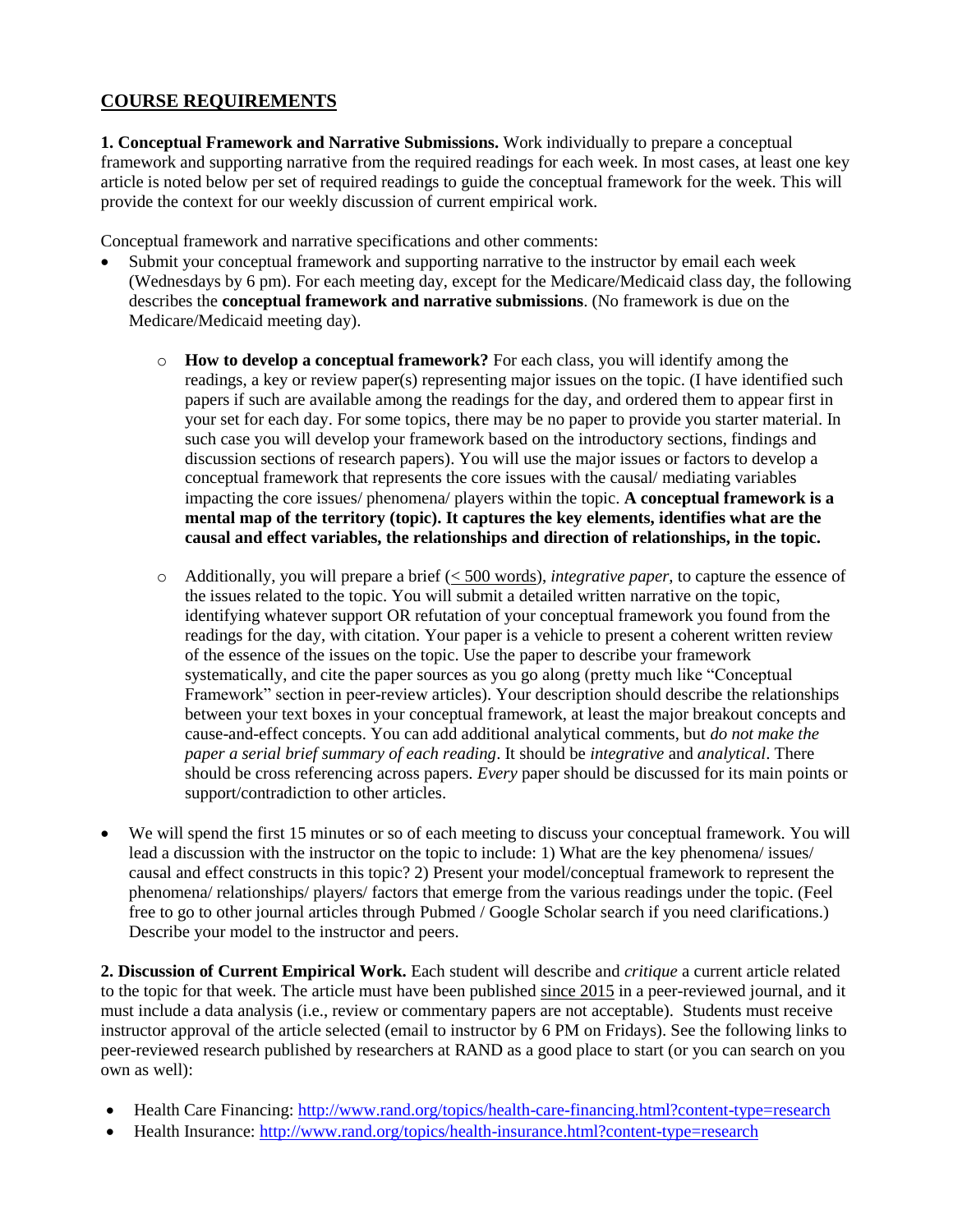- Health Care Costs:<http://www.rand.org/topics/measuring-health-care-costs.html?content-type=research>
- Health Care Payment Approaches:<http://www.rand.org/topics/health-care-payment-approaches.html>
- Bundled Payment for Health Services: [http://www.rand.org/topics/bundled-payment-for-health](http://www.rand.org/topics/bundled-payment-for-health-services.html)[services.html](http://www.rand.org/topics/bundled-payment-for-health-services.html)
- Fee-for-Service for Health Care:<http://www.rand.org/topics/fee-for-service-for-health-care.html>
- Health Care Accountable Care Organizations: [http://www.rand.org/topics/health-care-accountable-care](http://www.rand.org/topics/health-care-accountable-care-organizations.html)[organizations.html](http://www.rand.org/topics/health-care-accountable-care-organizations.html)
- Health Care Pay for Performance:<http://www.rand.org/topics/health-care-pay-for-performance.html>
- Managed Health Care:<http://www.rand.org/topics/managed-health-care.html>
- Value-Based Purchasing in Health Care: [http://www.rand.org/topics/value-based-purchasing-in-health](http://www.rand.org/topics/value-based-purchasing-in-health-care.html)[care.html](http://www.rand.org/topics/value-based-purchasing-in-health-care.html)

Article discussion specifications and other comments:

- Your discussion must include a *critical* evaluation of the article. Use the following guide to outline your discussion:
	- 1) Background;
	- 2) Study objectives and hypotheses;
	- 3) Data and statistical methods;
	- 4) Results;
	- 5) Critical assessment:
		- What are the strengths of the paper?
		- What are its weaknesses?
		- How could the study be improved?
	- 6) Policy implications;
	- 7) Future research (Discussion of future research that could be supported by these findings.);
	- 8) Conclusions.
- Each student will organize an informal discussion of 1 article per week (e.g., PowerPoint Presentation with 3-8 slides for meeting day). After receiving instructor approval of your article, share a PDF copy of your article with your fellow student (please copy the instructor in email). You will include the slides for your article discussion as a subsection for the "Conceptual Framework Submissions" submitted by email (so you can submit together with or separately in PPT, Word document, or PDF). The content for article discussions should also comprise at least 15 minutes per student.

**3. Article Critique Paper**. Each student will critically review an article that explores the effects of corporate and/or government healthcare financing policies on groups such as patients, businesses, hospitals, and physician-providers. The article must have been published in 2019 - 2021 (published in 2021 is recommended for the subsequent assignment, Letter to the Editor submission) in a peer-reviewed journal, and it must include a data analysis (i.e., review or commentary papers are not acceptable). Students must receive instructor approval of the article selected (see due date below).

Paper specifications and other comments:

- The review should be a *critical* evaluation of the article. Use the following guide to outline your critique:
	- 1) Background;
	- 2) Study objectives and hypotheses;
	- 3) Data and statistical methods;
	- 4) Results;
	- 5) Critical assessment:

What are the strengths of the paper? What are its weaknesses? How could the study be improved?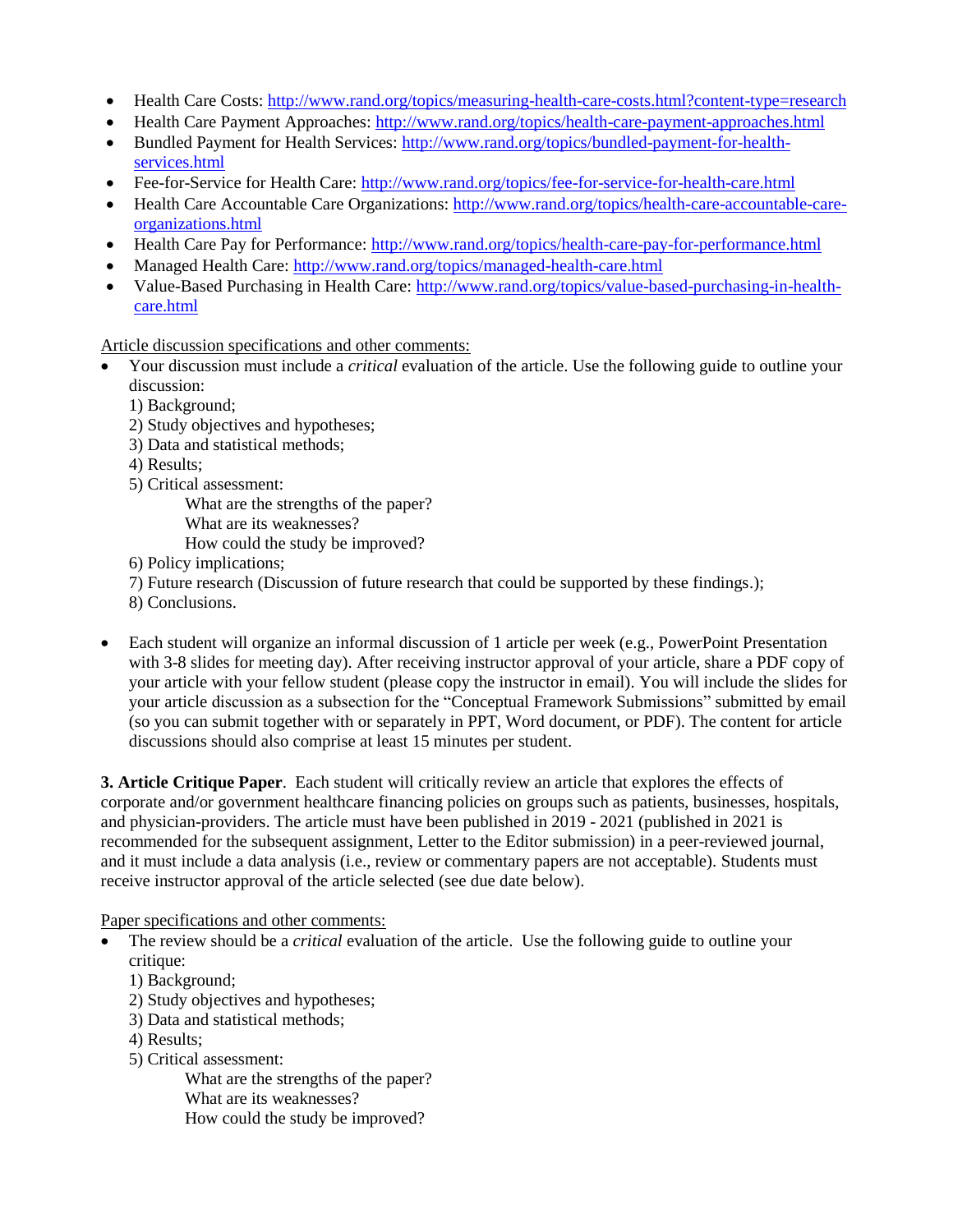6) Policy implications;

- 7) Future research (Discussion of future research that could be supported by these findings);
- 8) Conclusions.
- Paper specifications: 5-10 pages, double spaced, 1 inch margins, 12 point font.

**4. Letter to Editor Submission.** Based on your article discussions (i.e., informal in-class) or critique paper, you will prepare and submit a Letter to Editor to the journal where the article was published. A letter to Editor is a means of communication between the author of an article (usually having a significant impact) and readers of the journal. It is a time to check and see how your critique is received and how the actual authors respond to it. You can pick one of your best critiques submitted before, or you may write up a new one for this assignment. The objective of this assignment is actual submission to the journal (via manuscript submission system) intending to improve skills in critical analysis and scientific writing. You will need to submit a copy of the submitted version of the letter (you can download it after submission) for full credit.

# **Tips on Writing a Letter to the Editor**

- o Pick a Recent Article: If possible, it is best to target a recent article that was published (ideally within 6 months) in the journals you've selected and then write your letter as a response, building on what was reported and pointing out the article's primary strengths and weaknesses. It is important to note that this is not only identifying criticisms but suggesting constructive approaches to address concerns raised. This greatly increases the likelihood that your letter will be published (or online-only).
- o Be Clear and Concise: A letter must have a purpose, and it should convey its message in a short and definitive fashion. Keep your letters brief and to the point (usually 1 or 2 points). Editors often edit for length, so try to keep your letter to less than 400 words. For example, for *Medical Care*, it must not exceed 300 words, and references are limited to 10 citations. For *JAMA*, it limits to less than 400 words of text and 5 references, 1 of which should be to the recent article published within the past 4 weeks.
- o You're Professional: Don't forget that published letters to the Editor are scientific articles (indexed in MEDLINE/PubMed), thus professional quality in writing is essential! Being respectful and expressing gratitude for the authors' effort should come first.

**5. Financing Policy Analysis and Paper.** You will identify a research question relating to the effects of corporate and/or government healthcare financing policies on groups such as patients, businesses, hospitals, and physician-providers. The research question must be analyzed using publically available data. You must receive instructor approval of the project topic (see due date below). Please note, the objective is to submit this work for peer-reviewed publication. It is also your responsibility to identity potential contributors and mentors on this project after you completed the final draft (not during the semester).

Paper specifications and other comments:

 Identify a target journal for our submission. The journal's guidelines for authors will direct the content required for the paper. In general, the paper should include the following:

1) Introduction (Discuss previous research. Describe the research question and explain why it is important. Clearly identify the research objectives.);

- 2) Conceptual framework and hypotheses;
- 3) Data and statistical methods;

4) Results;

- 5) Discussion (Include a discussion of policy implications);
- 6) Conclusions.
- Paper specifications: Follow carefully the journal's "Guidelines for Authors" for formatting and word count limitations. Aim for 20 pages, double spaced, 1-inch margins, 12 point font.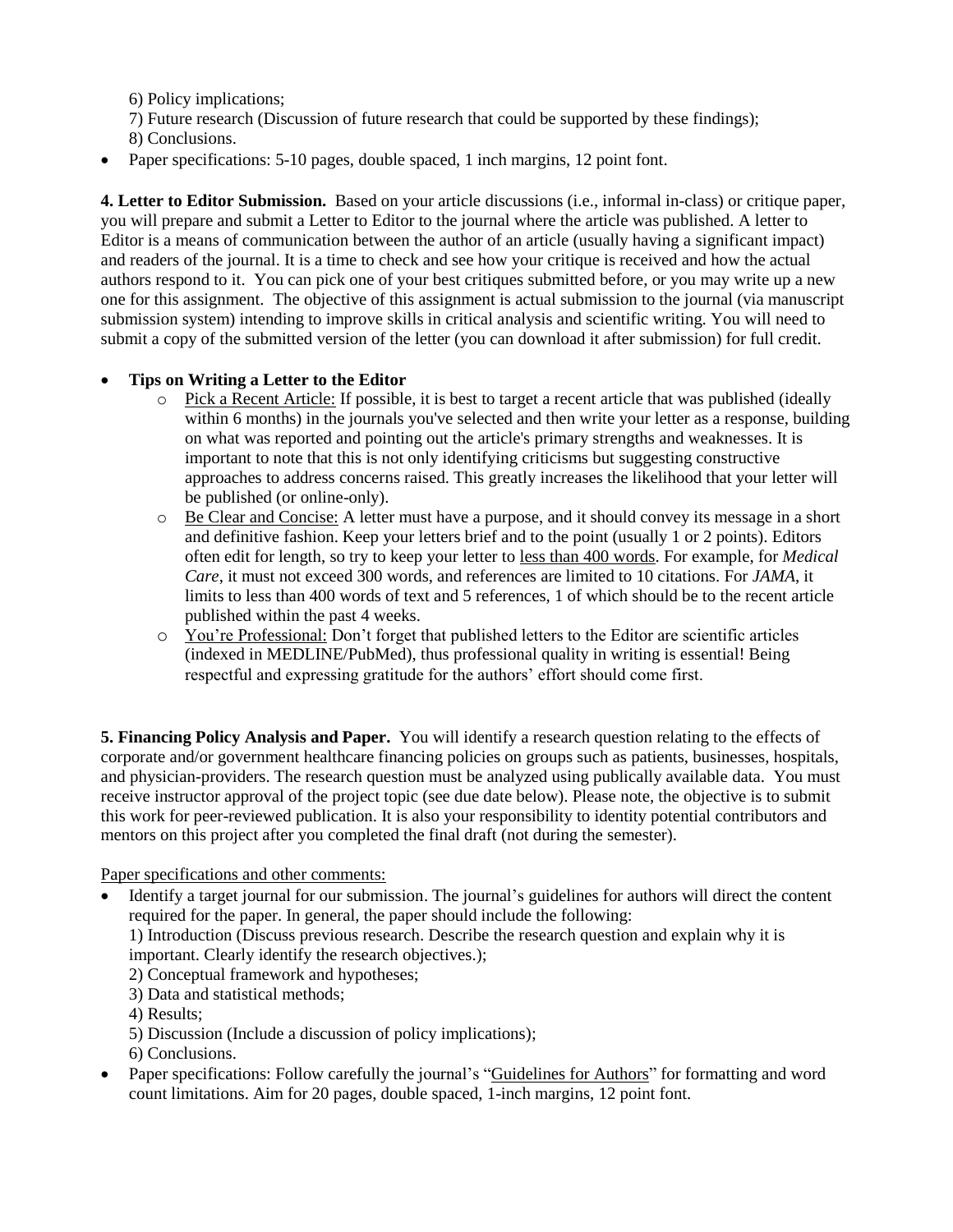Project Timeline:

- Phase 1: Provide one-page description of your topic choice and rationale. Potential journal outlets (3-5 journals) for the final product should also be identified and listed (including impact factor, journal scope).
- Phase 2: Develop an outline of the entire article using bullet points, subheadings, and short descriptions. You will also need to provide a comprehensive reference list sufficient to cover the points of the topic and scope (mainly for Introduction section).
- Phase 3: First draft of financing policy analysis paper. This draft will be submitted to the instructor for feedback and discussed during one-on-one meetings (TBD).
- Phase 4: Final draft of financing policy analysis paper. Your final draft should be "ready-to-submit" version, including a complete proofreading. Citation and paper formatting should also correspond with the selected target journal (pick your first target). You may include names of potential collaborators on the final submission; but remember, you are not allowed to contact or seek their help/advice. Feel free to reach out to them after the end of the semester.

## **COURSE GRADE**

| Weekly Discussions (Conceptual Frameworks and Weekly Article Critiques) | 20%  |
|-------------------------------------------------------------------------|------|
| Article Critique Paper                                                  | 20%  |
| Letter to the Editor                                                    | 10%  |
| Financing Policy Analysis & Paper                                       | .50% |

### **DUE DATES**

| Fridays (starting on May $14th$ ) by 6 PM | Article selection for weekly discussion due    |  |  |
|-------------------------------------------|------------------------------------------------|--|--|
| Wednesdays (starting on May 19th) by 6 PM | Framework, narrative, article discussion due   |  |  |
| Friday, June $4th$ by 6 PM                | Final project phase 1: topic selection due     |  |  |
| Wednesday, June 9th by 6 PM               | Article selection for critique paper due       |  |  |
| Friday, June $25th$ by 6PM                | Final project phase 2: outline & reference due |  |  |
| Friday, June $25th$ by 6PM                | Critique paper due                             |  |  |
| Friday, July 9 <sup>th</sup> by 6PM       | Draft to Letter to Editor due                  |  |  |
| Friday, July 16th by 6PM                  | Letter to Editor submission due                |  |  |
| Friday, July 23 <sup>th</sup> by 6PM      | Final project phase 3: first full draft due    |  |  |
| Wednesday, August 4 <sup>th</sup> by 6PM  | Final project phase 4: final draft due         |  |  |

All assignments should be submitted by email to the instructor.

### **COURSE OUTLINE & REQUIRED READINGS: Summer 2021**

| May $13$ | Class Begins – Welcome and Introduction to the Course                                                                                                                                                                                                                         |
|----------|-------------------------------------------------------------------------------------------------------------------------------------------------------------------------------------------------------------------------------------------------------------------------------|
| May 20   | <b>International Health Statistics, Comparisons of Resources, Access and Outcomes - How the</b><br><b>U.S. fares?</b> - Inputs vs. Outputs                                                                                                                                    |
|          | NOTE: Hints for conceptual framework this week – Use the first article to map out the<br>key drivers of growth in healthcare spending. The early pages give you the big picture<br>elements to start your base framework. Then two of your big picture drivers are studied in |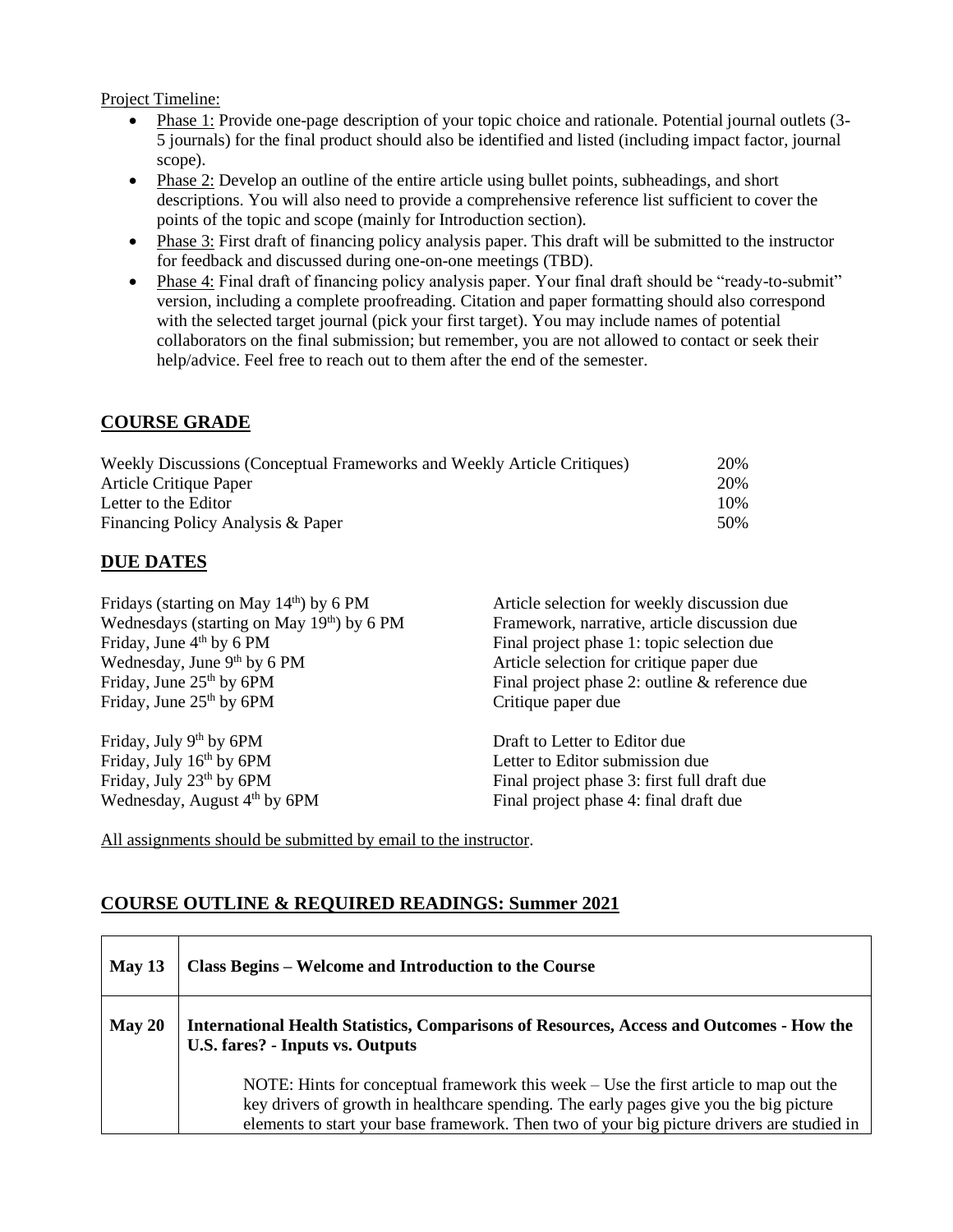|               | depth – the legal system and the role of healthcare rationing, being achieved through<br>waiting lists). Flesh out those on a separate sheet and then slide them into the big picture<br>framework. Then the next articles help you flesh out other feeder concepts, and so on.<br>If you find a paper that does not fit into the big picture conceptual framework, do not<br>force it in somehow. Prepare a separate little framework to map out what it addresses.<br>Once you map it, you may have an insight that it actually fits or does not fit into the main<br>map. Your map of the health spending territory should be information-rich, not a<br>collection of a few captions. Also, distill down to the concept. Do not list questions or<br>long phrases in each text box. What is the underlying concept? That is what you have to<br>map. |  |  |
|---------------|----------------------------------------------------------------------------------------------------------------------------------------------------------------------------------------------------------------------------------------------------------------------------------------------------------------------------------------------------------------------------------------------------------------------------------------------------------------------------------------------------------------------------------------------------------------------------------------------------------------------------------------------------------------------------------------------------------------------------------------------------------------------------------------------------------------------------------------------------------|--|--|
|               | <b>Reading List</b>                                                                                                                                                                                                                                                                                                                                                                                                                                                                                                                                                                                                                                                                                                                                                                                                                                      |  |  |
|               | 1. Anderson, G. F., Hussey, P. S., Frogner, B. K., & Waters, H. R. (2005). Health spending<br>in the United States and the rest of the industrialized world. Health Affairs, 24(4), 903–<br>914. https://doi.org/10.1377/hlthaff.24.4.903<br>(Key article to start your framework)                                                                                                                                                                                                                                                                                                                                                                                                                                                                                                                                                                       |  |  |
|               | 2. Papanicolas I, Woskie LR, Jha AK. Health Care Spending in the United States and Other<br>High-Income Countries. JAMA. 2018;319(10):1024. doi:10.1001/jama.2018.1150                                                                                                                                                                                                                                                                                                                                                                                                                                                                                                                                                                                                                                                                                   |  |  |
|               | 3. Dieleman JL, Squires E, Bui AL, et al. Factors Associated With Increases in US Health<br>Care Spending, 1996-2013. JAMA. 2017;318(17):1668. doi:10.1001/jama.2017.15927.<br>(Also key for some elements of your framework.)                                                                                                                                                                                                                                                                                                                                                                                                                                                                                                                                                                                                                           |  |  |
|               | 4. Cutler DM, Ghosh K, Messer KL, Raghunathan TE, Stewart ST, Rosen AB. Explaining<br>The Slowdown In Medical Spending Growth Among The Elderly, 1999-2012. Health<br>Aff. 2019;38(2):222-229. doi:10.1377/hlthaff.2018.05372<br>(Also key for some elements of your framework.)                                                                                                                                                                                                                                                                                                                                                                                                                                                                                                                                                                         |  |  |
|               | 5. Remler DK, Korenman SD, Hyson RT. Estimating the effects of health insurance and<br>other social programs on poverty under the affordable care act. Health Aff.<br>2017;36(10):1828-1837. doi:10.1377/hlthaff.2017.0331                                                                                                                                                                                                                                                                                                                                                                                                                                                                                                                                                                                                                               |  |  |
| <b>May 27</b> | Employer-Based Health Insurance in the U.S.: Impacts & Problems                                                                                                                                                                                                                                                                                                                                                                                                                                                                                                                                                                                                                                                                                                                                                                                          |  |  |
|               | NOTE: You will need to develop 2 conceptual frameworks. $[1st one]$ focus on employer-<br>based health insurance system vs. health insurance access and coverage of the population<br>(include in your framework other secondary factors that may affect access and coverage).<br>[2 <sup>nd</sup> one] focus on employer-based health insurance system vs. health care spending<br>(include in your framework other secondary factors that may affect access and coverage).                                                                                                                                                                                                                                                                                                                                                                             |  |  |
|               | Reading List                                                                                                                                                                                                                                                                                                                                                                                                                                                                                                                                                                                                                                                                                                                                                                                                                                             |  |  |
|               | 1. Enthoven AC, Fuchs VR. Employment-based health insurance: Past, present, and future.<br>Health Aff. 2006;25(6):1538-1547. doi:10.1377/hlthaff.25.6.1538<br>(Key article to start your framework)                                                                                                                                                                                                                                                                                                                                                                                                                                                                                                                                                                                                                                                      |  |  |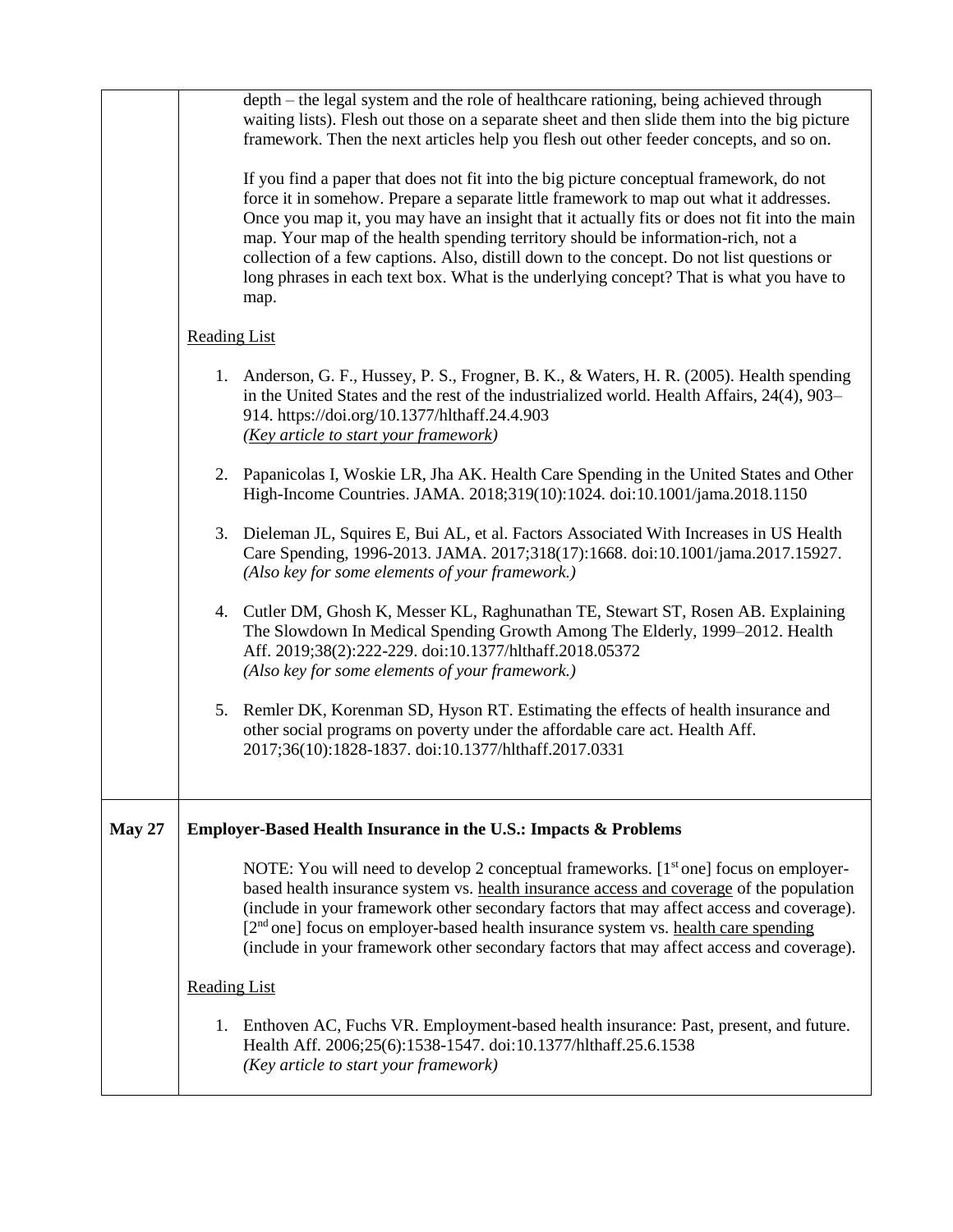|        | 2. Gabel J, Hurst K, Whitmore H, Hoffman C. Class And Benefits At The Workplace.<br>Health Aff. 1999;18(3):144-150. doi:10.1377/hlthaff.18.3.144                                                                                                                             |  |  |
|--------|------------------------------------------------------------------------------------------------------------------------------------------------------------------------------------------------------------------------------------------------------------------------------|--|--|
|        | (Also key for some elements of your framework.)                                                                                                                                                                                                                              |  |  |
|        | Wilper AP, Woolhandler S, Lasser KE, McCormick D, Bor DH, Himmelstein DU. Health<br>3.<br>Insurance and Mortality in US Adults. Am J Public Health. 2009;99(12):2289-2295.<br>doi:10.2105/AJPH.2008.157685                                                                   |  |  |
|        | 4. Sood N, Ghosh A, Escarce JJ. Employer-Sponsored Insurance, Health Care Cost Growth,<br>and the Economic Performance of U.S. Industries. Health Serv Res. 2009;44(5p1):1449-<br>1464. doi:10.1111/j.1475-6773.2009.00985.x                                                 |  |  |
|        | 5. Ryu AJ, Gibson TB, McKellar MR, Chernew ME. The Slowdown In Health Care<br>Spending In 2009-11 Reflected Factors Other Than The Weak Economy And Thus May<br>Persist. Health Aff. 2013;32(5):835-840. doi:10.1377/hlthaff.2012.1297                                       |  |  |
| June 3 | <b>The Uninsured</b>                                                                                                                                                                                                                                                         |  |  |
|        | NOTE: For this week, you will need to develop 2 conceptual frameworks, $1^{st}$ using #1-6,<br>$2nd$ using #7                                                                                                                                                                |  |  |
|        | <b>Reading List</b>                                                                                                                                                                                                                                                          |  |  |
|        | 1. Xirasagar S, Stoskopf CH, Samuels ME, Lin HC. Reducing the Numbers of the<br>Uninsured: Policy Implications From State-Level Data Analysis. J Public Heal Manag<br>Pract. 2005;11(1):72-78. doi:10.1097/00124784-200501000-00012                                          |  |  |
|        | 2. Collins SR, Bhupal HK, Doty MM. Fewer Uninsured Americans and Shorter Coverage<br>Gaps, But More Underinsured. Commonw Fund. 2019;(February).<br>https://www.commonwealthfund.org/publications/issue-briefs/2019/feb/health-insurance-<br>coverage-eight-years-after-aca. |  |  |
|        | Ross JS, Bradley EH, Busch SH. Use of Health Care Services by Lower-Income and<br>Higher-Income Uninsured Adults. JAMA. 2006;295(17):2027.<br>doi:10.1001/jama.295.17.2027                                                                                                   |  |  |
|        | 4. Hall MA. Rethinking safety-net access for the uninsured. N Engl J Med. 2011;364(1):7-9.<br>doi:10.1056/NEJMp1011502                                                                                                                                                       |  |  |
|        | 5. he Henry J Kaiser Family Foundation. Key Facts about the Uninsured Population. Henry<br>J Kaiser Fam Found. 2016; (December): 1-14.<br>https://kaiserfamilyfoundation.files.wordpress.com/2013/09/8488-key-facts-about-the-<br>uninsured-population.pdf.                  |  |  |
|        | Hadley J, Holahan J, Coughlin T, Miller D. Covering the uninsured in 2008: Current<br>6.<br>costs, sources of payment, and incremental costs. Health Aff. 2008;27(5):399-415.<br>doi:10.1377/hlthaff.27.5.w399                                                               |  |  |
|        | Hadley J, Ayanian JZ, Butler S, Davis K, Kronick R. Sicker and poorer - The<br>7.<br>consequences of being uninsured: A review of the research on the relationship between                                                                                                   |  |  |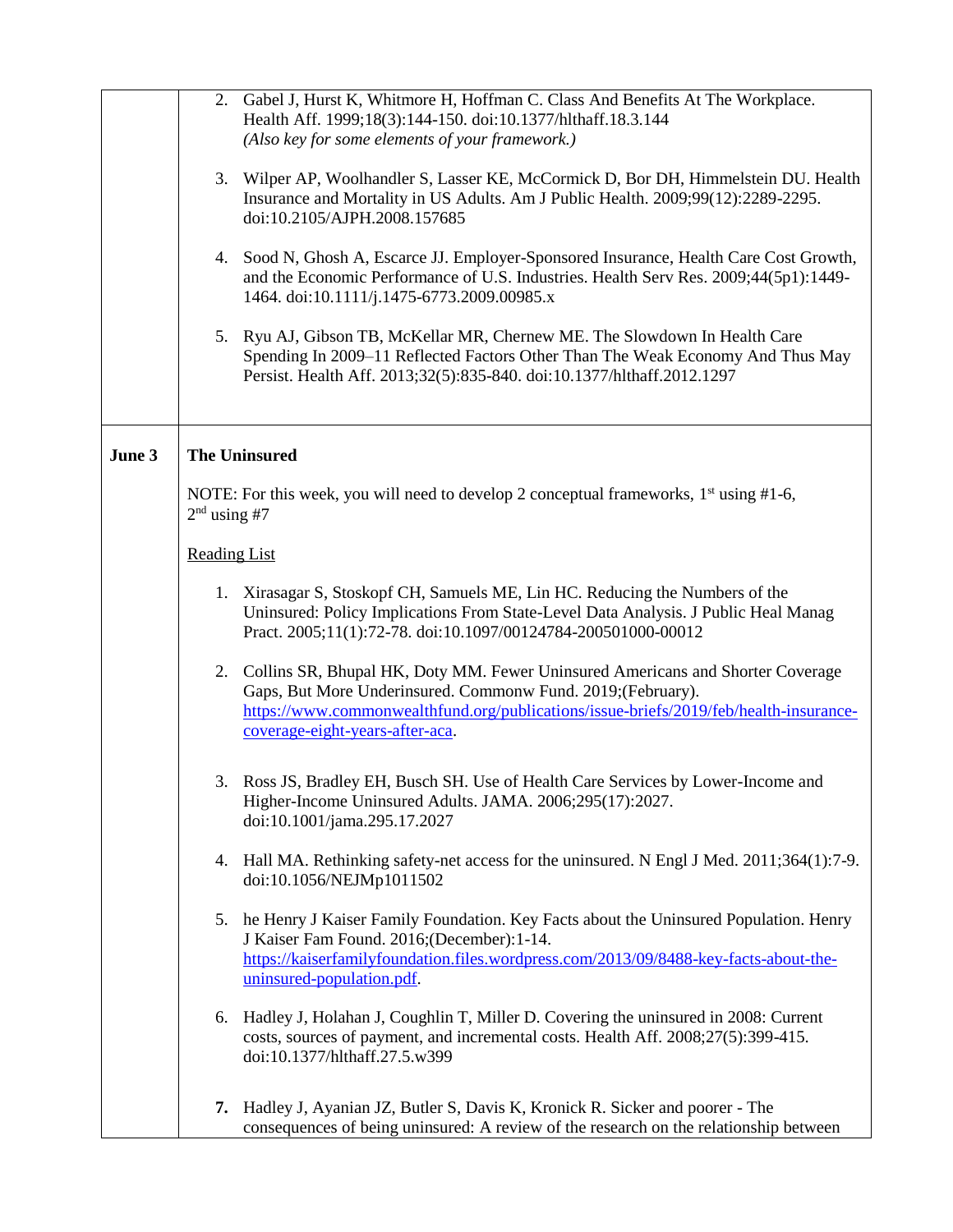|         |                                                                                                    | health insurance, medical care use, health, work, and income. Med Care Res Rev.<br>2003;60(2 SUPPL.). doi:10.1177/1077558703254101                                                                                                                                                                                                                                                                                                                                                                                                                                                                                                                                                                                                    |  |  |
|---------|----------------------------------------------------------------------------------------------------|---------------------------------------------------------------------------------------------------------------------------------------------------------------------------------------------------------------------------------------------------------------------------------------------------------------------------------------------------------------------------------------------------------------------------------------------------------------------------------------------------------------------------------------------------------------------------------------------------------------------------------------------------------------------------------------------------------------------------------------|--|--|
| June 10 | Health care Reform: Impacts and expected trends in health care services financing and<br>delivery. |                                                                                                                                                                                                                                                                                                                                                                                                                                                                                                                                                                                                                                                                                                                                       |  |  |
|         |                                                                                                    | NOTE: You will produce 3 frameworks. $[1st]$ Health reform vs. health insurance coverage<br>changes—refer to your frameworks on uninsured and small business health insurance, to<br>draw in those determinants and how reform addresses or not those determinants. $[2nd]$<br>Health reform vs. cost control—refer to frameworks that looked at healthcare spending<br>and cost drivers and how those are addressed or not by reform in preparing your<br>framework. $[3rd]$ Health reform vs. care appropriateness and quality—refer to frameworks<br>that looked directly and indirectly at care content, e.g., healthcare spending and cost<br>drivers and how the reforms address the quality issues raised in those frameworks. |  |  |
|         | <b>Reading List</b>                                                                                |                                                                                                                                                                                                                                                                                                                                                                                                                                                                                                                                                                                                                                                                                                                                       |  |  |
|         |                                                                                                    | 1. Summary of the New Health Reform Law - Kaisernetwork summary<br>http://www.kff.org/healthreform/upload/8061.pdf                                                                                                                                                                                                                                                                                                                                                                                                                                                                                                                                                                                                                    |  |  |
|         |                                                                                                    | 2. Health Reform implementation timeline - Kaisernetwork summary<br>http://kff.org/interactive/implementation-timeline/                                                                                                                                                                                                                                                                                                                                                                                                                                                                                                                                                                                                               |  |  |
|         |                                                                                                    | 3. Newhouse JP. Assessing health reform's impact on four key groups of Americans. Health<br>Aff. 2010;29(9):1714-1724. doi:10.1377/hlthaff.2010.0595                                                                                                                                                                                                                                                                                                                                                                                                                                                                                                                                                                                  |  |  |
|         | 4.                                                                                                 | Staiger DO, Auerbach DI, Buerhaus PI. Health Care Reform and the Health Care<br>Workforce — The Massachusetts Experience. N Engl J Med. 2011;365(12):e24.<br>doi:10.1056/NEJMp1106616                                                                                                                                                                                                                                                                                                                                                                                                                                                                                                                                                 |  |  |
|         | 5.                                                                                                 | Sommers BD, Rosenbaum S. Issues in health reform: How changes in eligibility may<br>move millions back and forth between medicaid and insurance exchanges. Health Aff.<br>2011;30(2):228-236. doi:10.1377/hlthaff.2010.1000                                                                                                                                                                                                                                                                                                                                                                                                                                                                                                           |  |  |
|         |                                                                                                    | 6. Keehan SP, Cuckler GA, Sisko AM, et al. National health expenditure projections:<br>Modest annual growth until coverage expands and economic growth accelerates. Health<br>Aff. 2012;31(7):1600-1612. doi:10.1377/hlthaff.2012.0404                                                                                                                                                                                                                                                                                                                                                                                                                                                                                                |  |  |
|         |                                                                                                    | 7. Roby DH, Watson G, Jacobs K, et al. Modeling the Impact of the Affordable Care Act<br>and the Individual Mandate on Californians. J Fam Econ Issues. 2013;34(1):16-28.<br>doi:10.1007/s10834-012-9349-5                                                                                                                                                                                                                                                                                                                                                                                                                                                                                                                            |  |  |
| June 17 |                                                                                                    | <b>Impacts of Managed Care and Prospects, New payment methods</b>                                                                                                                                                                                                                                                                                                                                                                                                                                                                                                                                                                                                                                                                     |  |  |
|         |                                                                                                    | NOTE: You will develop 3 frameworks. [1 <sup>st</sup> ] Capture managed care types and key<br>elements/features of each. [2 <sup>nd</sup> ] Impacts of managed care on costs, quality of care, access,<br>overall health status, fairness of financing, and responsiveness. $[3rd]$ Map the key features<br>and elements of ACOs and show on what features/elements ACOs are better than HMOs<br>and on what features ACO can be potentially worse for cost, quality, good health status<br>achievement, and care access.                                                                                                                                                                                                             |  |  |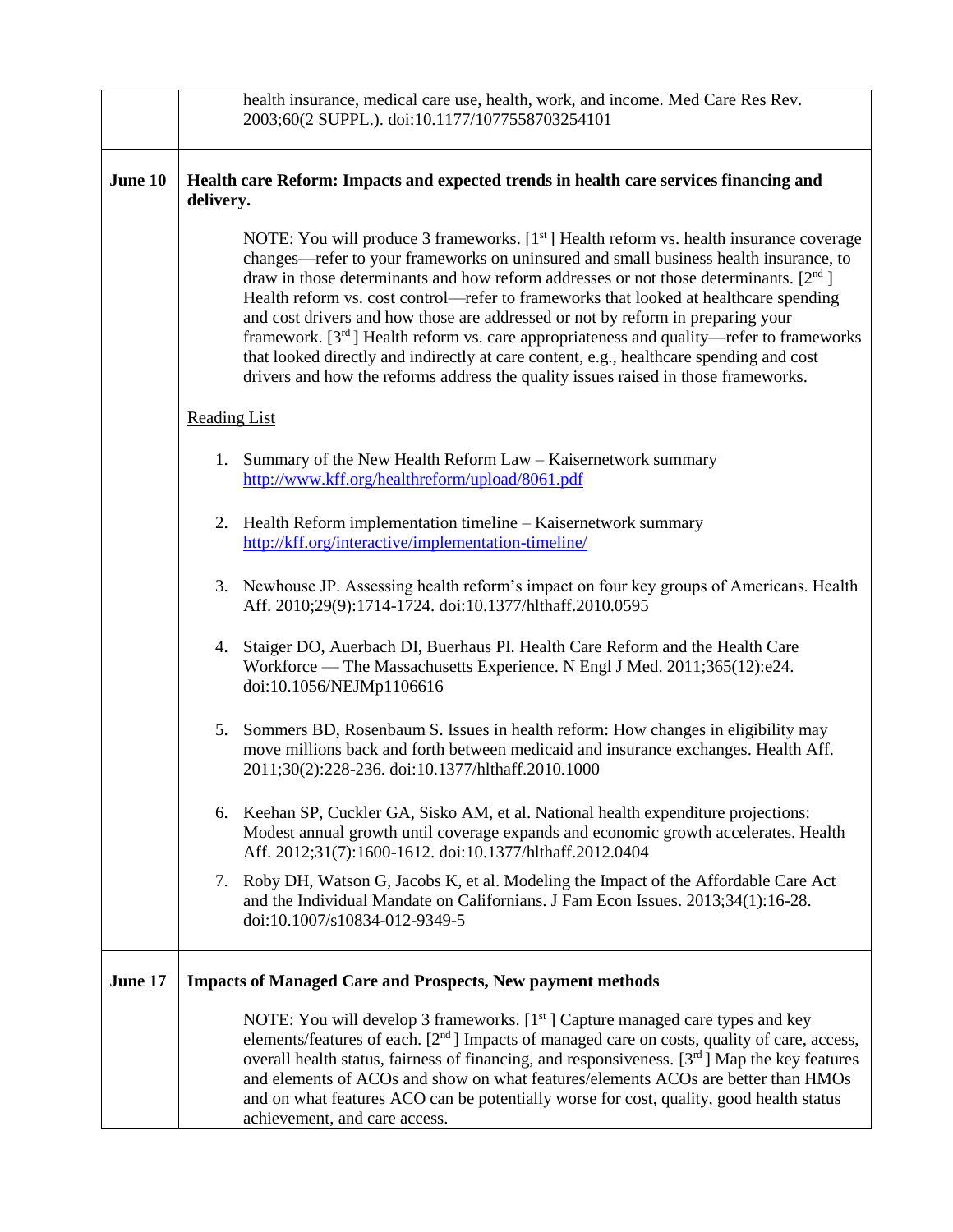|         | <b>Reading List</b>                                                                                                                                                                                                                                                                                                             |
|---------|---------------------------------------------------------------------------------------------------------------------------------------------------------------------------------------------------------------------------------------------------------------------------------------------------------------------------------|
|         | 1. Wagner ER, Kongstvedt PR. Types of Managed Care Organizations and Integrated Health<br>Care Delivery Systems.<br>https://pdfs.semanticscholar.org/d4d4/aa421204373dafd25d4787bdb61b4cbfd26c.pdf.<br>Published 2007. (Study thoughtfully and make your notes, to understand the essentials<br>and variations of managed care) |
|         | 2. Robinson JC, Yegian JM. Medical management after managed care. Health Aff.<br>2004;23(SUPPL.):269-280. doi:10.1377/hlthaff.W4.269 (Key article to start your<br>framework)                                                                                                                                                   |
|         | 3. Baker LC, Cantor JC, Long SH, Marquis MS. HMO Market Penetration And Costs Of<br>Employer-Sponsored Health Plans. Health Aff. 2000;19(5):121-128.<br>doi:10.1377/hlthaff.19.5.121                                                                                                                                            |
|         | 4. Zhan C, Miller MR, Wong H, Meyer GS. The Effects of HMO Penetration on Preventable<br>Hospitalizations. Health Serv Res. 2004;39(2):345-361. doi:10.1111/j.1475-<br>6773.2004.00231.x                                                                                                                                        |
|         | 5. Fisher ES, Shortell SM. Accountable Care Organizations. JAMA. 2010;304(15):1715.<br>doi:10.1001/jama.2010.1513                                                                                                                                                                                                               |
|         | 6. Greaney TL. Accountable care organizations - The fork in the road. N Engl J Med.<br>2011;364(1):1-2. doi:10.1056/NEJMp1013404                                                                                                                                                                                                |
|         | 7. Fisher ES, Shortell SM, Kreindler SA, Van Citters AD, Larson BK. A framework for<br>evaluating the formation, implementation, and performance of accountable care<br>organizations. Health Aff. 2012;31(11):2368-2378. doi:10.1377/hlthaff.2012.0544                                                                         |
| June 24 | <b>Summer Break!</b>                                                                                                                                                                                                                                                                                                            |
| July 1  | <b>Health System Performance</b>                                                                                                                                                                                                                                                                                                |
|         | NOTE: ONE framework for this week. Your conceptual framework should comprise the<br>components of health system objectives, and determinants of performance on those<br>components.                                                                                                                                             |
|         | <b>Reading List</b>                                                                                                                                                                                                                                                                                                             |
|         | 1. World Health Organization. The world health report 2000 - Health systems: improving<br>performance. https://www.who.int/whr/2000/en/.<br>[*Focus on the first three parts: 1) Overview, 2) Chapter 1 (focus on pp. 1-11) and 3)<br>Chapter 2.]                                                                               |
|         | 2. Blendon RJ, Kim M, Benson JM. The public versus the World Health Organization on<br>health system performance. Health Aff. 2001;20(3):10-20. doi:10.1377/hlthaff.20.3.10                                                                                                                                                     |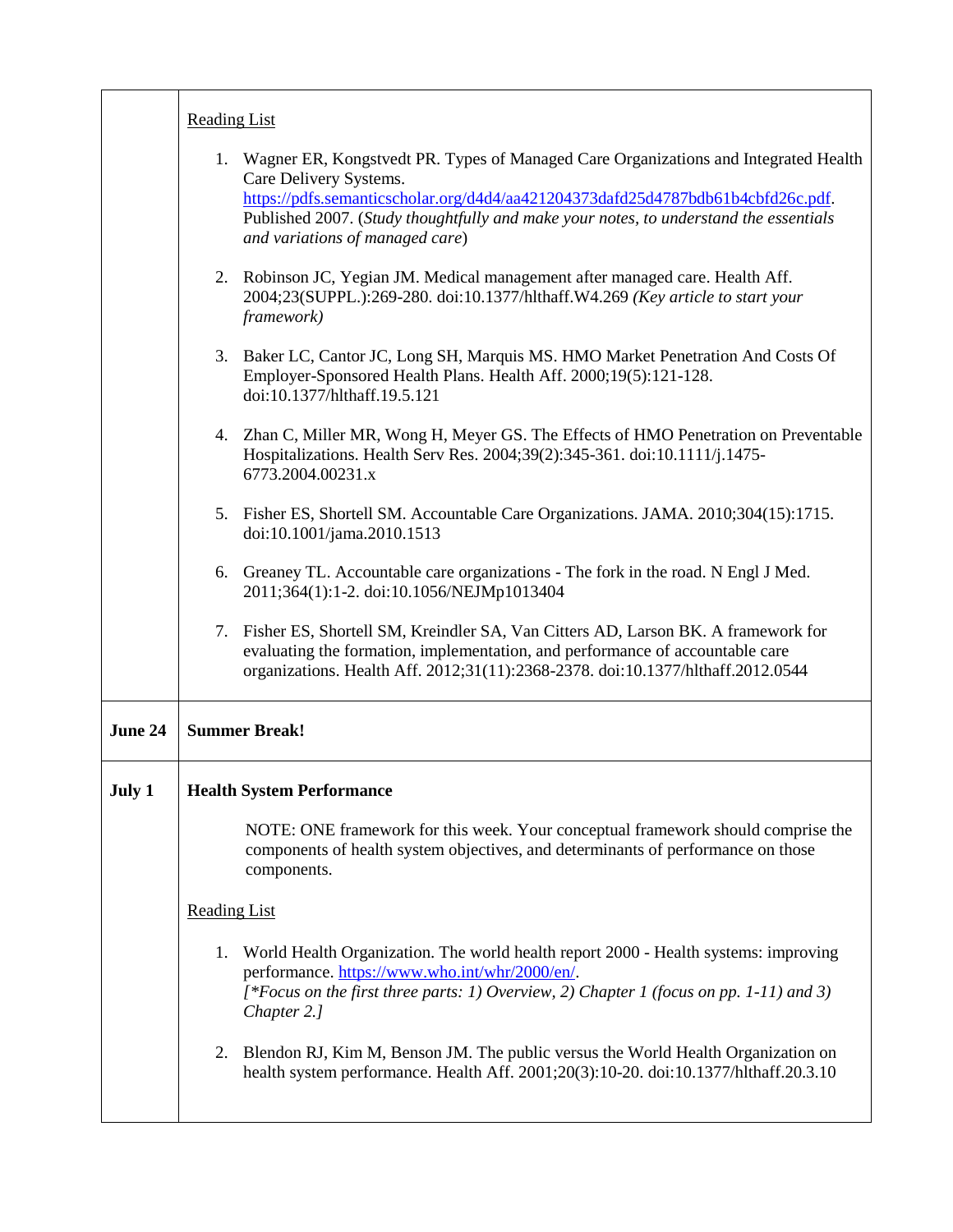| July 8  | Comparative Health Systems : Health Risk Pooling and Financing – Canada & the U.K                                                                                                                                                                                                                                                |  |  |  |
|---------|----------------------------------------------------------------------------------------------------------------------------------------------------------------------------------------------------------------------------------------------------------------------------------------------------------------------------------|--|--|--|
|         | NOTE: You will develop a framework of tax-funded health systems with exclusively<br>publicly owned healthcare delivery organizations, and how this impacts health system<br>performance components. Use elements identified from the readings below and feel free<br>to add more from your own literature search.                |  |  |  |
|         | <b>Reading List</b>                                                                                                                                                                                                                                                                                                              |  |  |  |
|         | 1. The Commonwealth Fund. International Health Care System Profiles: Canada.<br>https://www.commonwealthfund.org/international-health-policy-center/countries/canada                                                                                                                                                             |  |  |  |
|         | 2. Canadian Foundation for Healthcare Improvement. Towards the Triple Aim of Better<br>Health, Better Care and Better Value for Canadians: transforming regions into high<br>performing health systems. https://bit.ly/3xJs1kv                                                                                                   |  |  |  |
|         | 3. Hutchison B, Levesque JF, Strumpf E, Coyle N. Primary health care in Canada: systems<br>in motion. Milbank Q. 2011;89(2):256-288. doi:10.1111/j.1468-0009.2011.00628.x                                                                                                                                                        |  |  |  |
|         | 4. Blackwell DL, Martinez ME, Gentleman JF, Sanmartin C, Berthelot JM. Socioeconomic<br>status and utilization of health care services in Canada and the United States: findings<br>from a binational health survey. Med Care. $2009;47(11):1136-1146$ .<br>doi:10.1097/MLR.0b013e3181adcbe9                                     |  |  |  |
|         | 5. The Commonwealth Fund. International Health Care System Profiles: England.<br>https://www.commonwealthfund.org/international-health-policy-center/countries/england                                                                                                                                                           |  |  |  |
|         | Business Law & Governance. Cross-Border Healthcare— The U.S. and U.K. Healthcare<br>6.<br>Systems. https://www.blankrome.com/publications/cross-border-healthcare-us-and-uk-<br>healthcare-systems                                                                                                                               |  |  |  |
|         | 7. Gillam SJ, Siriwardena AN, Steel N. Pay-for-performance in the United Kingdom: impact<br>of the quality and outcomes framework: a systematic review. Ann Fam Med.<br>2012;10(5):461-468. doi:10.1370/afm.1377                                                                                                                 |  |  |  |
| July 15 | Comparative Health Systems : Health Risk Pooling and Financing – France & Germany                                                                                                                                                                                                                                                |  |  |  |
|         | NOTE: You will develop a framework of <u>health care systems with <i>mixed</i> public-private</u><br>ownership of healthcare delivery organizations, and how this impacts health system<br>performance components. Use elements identified from the readings below and feel free<br>to add more from your own literature search. |  |  |  |
|         | <b>Reading List</b>                                                                                                                                                                                                                                                                                                              |  |  |  |
|         | The Commonwealth Fund. International Health Care System Profiles: France.<br>1.<br>https://www.commonwealthfund.org/international-health-policy-center/countries/france                                                                                                                                                          |  |  |  |
|         | Bergeron H, Nathanson CA. Construction of a policy arena: the case of public health in<br>2.<br>France. J Health Polit Policy Law. 2012;37(1):5-36. doi:10.1215/03616878-1496002                                                                                                                                                 |  |  |  |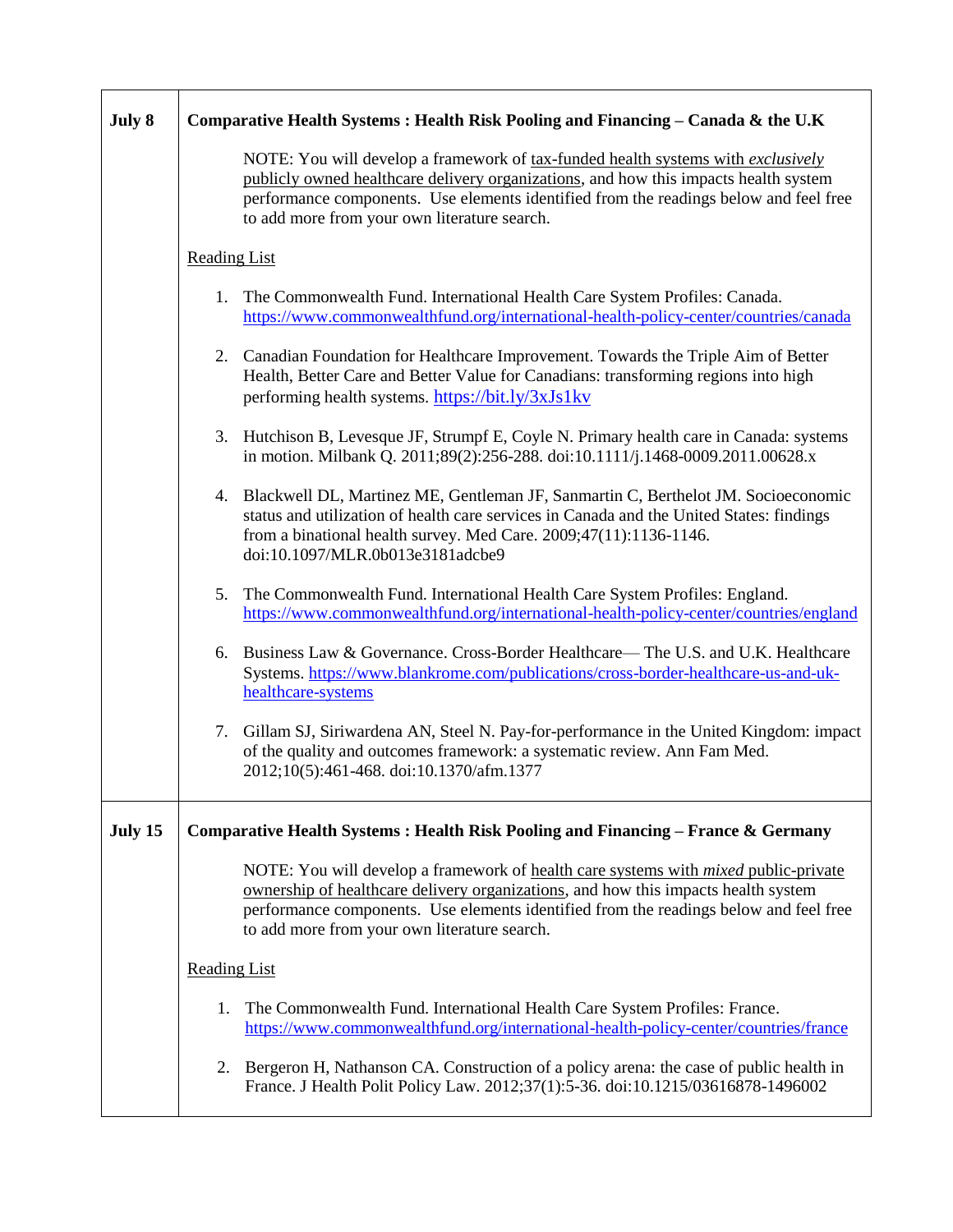|         |                     |    | 3. Rodwin VG. The health care system under French national health insurance: lessons for<br>health reform in the United States. Am J Public Health. 2003;93(1):31-37.<br>doi:10.2105/ajph.93.1.31                                                                                      |
|---------|---------------------|----|----------------------------------------------------------------------------------------------------------------------------------------------------------------------------------------------------------------------------------------------------------------------------------------|
|         |                     |    | 4. Saliba, B., & Ventelou, B. (2007). Complementary health insurance in France. Who<br>pays? Why? Who will suffer from public disengagement?. Health policy (Amsterdam,<br>Netherlands), 81(2-3), 166-182. https://doi.org/10.1016/j.healthpol.2006.05.017                             |
|         |                     |    | 5. The Commonwealth Fund. International Health Care System Profiles: Germany.<br>https://www.commonwealthfund.org/international-health-policy-<br>center/countries/germany                                                                                                             |
|         | 6.                  |    | Busse R, Blümel M, Knieps F, Bärnighausen T. Statutory health insurance in Germany: a<br>health system shaped by 135 years of solidarity, self-governance, and competition.<br>Lancet. 2017;390(10097):882-897. doi:10.1016/S0140-6736(17)31280-1                                      |
|         |                     |    | 7. Altenstetter C. Insights from health care in Germany. Am J Public Health. 2003;93(1):38-<br>44. doi:10.2105/ajph.93.1.38                                                                                                                                                            |
| July 22 | <b>Taiwan</b>       |    | Comparative Health Systems : Health Risk Pooling and Financing $-$ S. Korea, Japan, $\&$                                                                                                                                                                                               |
|         |                     |    | NOTE: You will develop a framework of health care systems with social and universal<br>insurance approach, and how this impacts health system performance components. Use<br>elements identified from the readings below and feel free to add more from your own<br>literature search. |
|         | <b>Reading List</b> |    |                                                                                                                                                                                                                                                                                        |
|         |                     | 1. | Song, Y. J. (2009). The South Korean health care system. JMAJ, 52(3), 206-209.<br>https://www1.med.or.jp/english/journal/pdf/2009_03/206_209.pdf                                                                                                                                       |
|         |                     |    | 2. Lee JC. Health care reform in South Korea: success or failure?. Am J Public<br>Health. 2003;93(1):48-51. doi:10.2105/ajph.93.1.48                                                                                                                                                   |
|         |                     | 3. | The Commonwealth Fund. International Health Care System Profiles: Japan.<br>https://www.commonwealthfund.org/international-health-policy-<br>center/countries/japan                                                                                                                    |
|         |                     | 4. | Hashimoto H, Ikegami N, Shibuya K, et al. Cost containment and quality of care<br>in Japan: is there a trade-off?. Lancet. 2011;378(9797):1174-1182.<br>doi:10.1016/S0140-6736(11)60987-2                                                                                              |
|         |                     | 5. | The Commonwealth Fund. International Health Care System Profiles: Taiwan.<br>https://www.commonwealthfund.org/international-health-policy-<br>center/countries/taiwan                                                                                                                  |
|         |                     |    | 6. Kwon S. Health care financing in Asia: key issues and challenges. Asia Pac J<br>Public Health. 2011;23(5):651-661. doi:10.1177/1010539511422940                                                                                                                                     |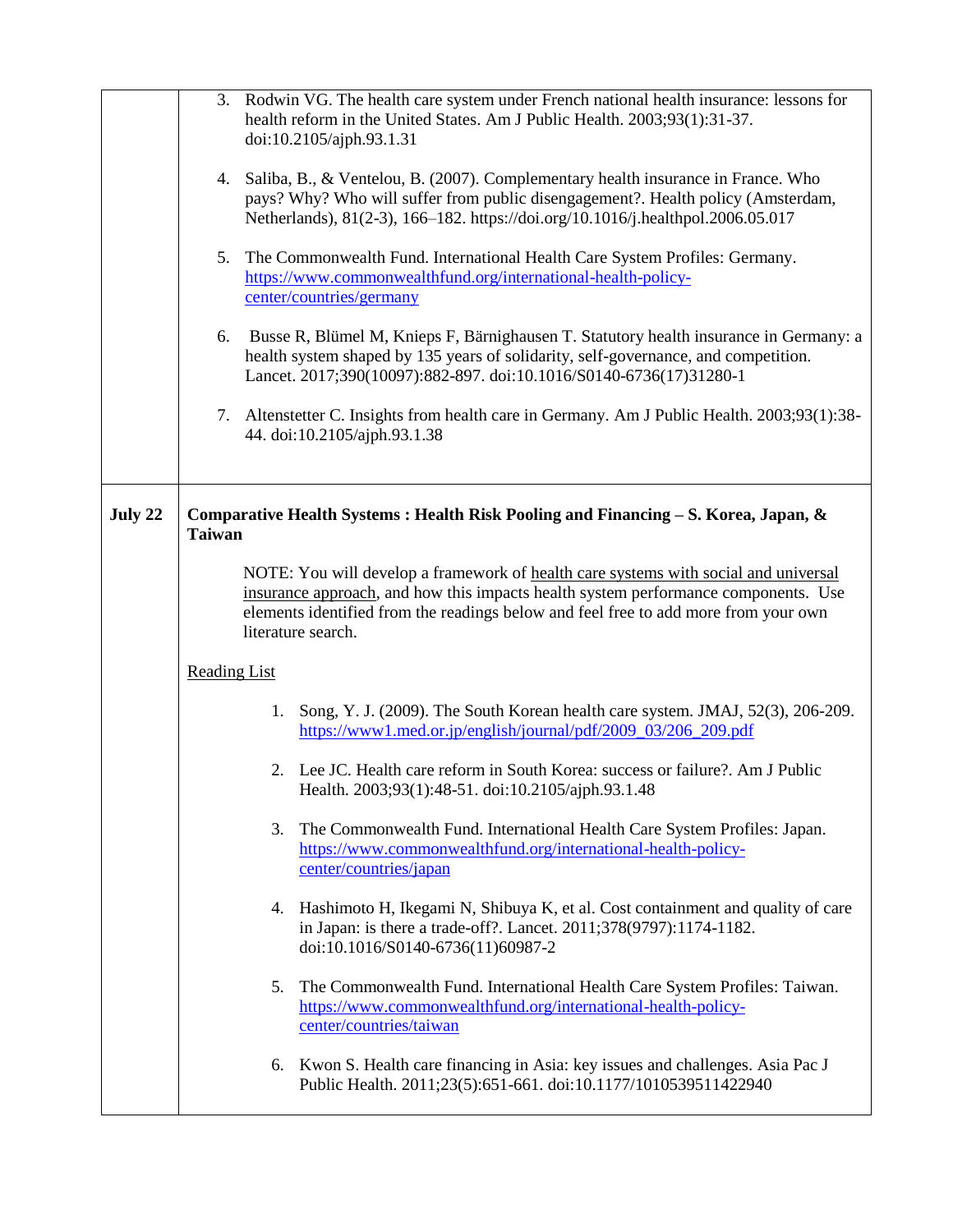|         | 7. Kamae, I. Value-Based Approaches to Healthcare Systems and                                                                                                                                                                                                                                                                                                                                                                                                                                               |
|---------|-------------------------------------------------------------------------------------------------------------------------------------------------------------------------------------------------------------------------------------------------------------------------------------------------------------------------------------------------------------------------------------------------------------------------------------------------------------------------------------------------------------|
|         | Pharmacoeconomics Requirements in Asia. Pharmacoeconomics 28, 831-838                                                                                                                                                                                                                                                                                                                                                                                                                                       |
|         | (2010). https://doi.org/10.2165/11538360-000000000-00000                                                                                                                                                                                                                                                                                                                                                                                                                                                    |
|         |                                                                                                                                                                                                                                                                                                                                                                                                                                                                                                             |
| July 29 | Paying for Health Care: How it impacts providers, patients, and cost                                                                                                                                                                                                                                                                                                                                                                                                                                        |
|         | NOTE: ONE FRAMEWORK EACH of an analysis of each method of provider<br>compensation/reimbursement: $[1st]$ framework for Fee-for-service, $[2nd]$ for Capitation,<br>[3 <sup>rd</sup> ] for Case-based reimbursement (or bundled payment), [4 <sup>th</sup> ] global budgeting. Include<br>an assessment of its impact on the World Bank measures of health system performance:<br>COST, QUALITY, ACCESS to needed care, EFFICIENCY of care production, and<br>EFFICIENCY of producing health per unit cost. |
|         | <b>Reading List</b>                                                                                                                                                                                                                                                                                                                                                                                                                                                                                         |
|         | 1. Barnum H, Kutzin J, Saxenian H. Incentives and provider payment methods. Int J Health<br>Plann Manage. 1995;10(1):23-45. doi:10.1002/hpm.4740100104<br>(Key article to start your framework)                                                                                                                                                                                                                                                                                                             |
|         | 1. Wagner ER, Kongstvedt PR. Types of Managed Care Organizations and Integrated Health<br>Care Delivery Systems.<br>https://pdfs.semanticscholar.org/d4d4/aa421204373dafd25d4787bdb61b4cbfd26c.pdf.<br>Published 2007.<br>(This item helps you think through the incentives, it is repeated under Managed care<br>later)                                                                                                                                                                                    |
|         | 2. Berenson RA, Rich EC. US approaches to physician payment: The deconstruction of<br>primary care. J Gen Intern Med. 2010;25(6):613-618. doi:10.1007/s11606-010-1295-z                                                                                                                                                                                                                                                                                                                                     |
|         | 3. Reinhardt UE. The pricing of U.S. hospital services: Chaos behind a veil of secrecy.<br>Health Aff. 2006;25(1):57-59. doi:10.1377/hlthaff.25.1.57                                                                                                                                                                                                                                                                                                                                                        |
|         | 4. Chen F, Laditka JN, Ladtika SB, Xirasagar S. Providers' Response to Global Budgeting<br>in Taiwan: What Were the Initial Effects? Health Services Management Research. 2007;<br>20:113-120.                                                                                                                                                                                                                                                                                                              |
|         | Cheng S-H, Jin H-H, Yang B-M, Blank RH. Health Expenditure Growth under Single-<br>5.<br>Payer Systems: Comparing South Korea and Taiwan. Value Heal Reg Issues.<br>2018;15:149-154. doi:10.1016/j.vhri.2018.03.002                                                                                                                                                                                                                                                                                         |
|         | 6. (Optional reading): Lin HC, Xirasagar S, Tang CS. Cost per Discharge and Hospital<br>Ownership Under Prospective Payment and Cost-based Reimbursement Systems in<br>Taiwan. Health Policy & Planning. 2004; 19(3): 166-176.                                                                                                                                                                                                                                                                              |
| Aug 4   | <b>Final Paper Due</b>                                                                                                                                                                                                                                                                                                                                                                                                                                                                                      |